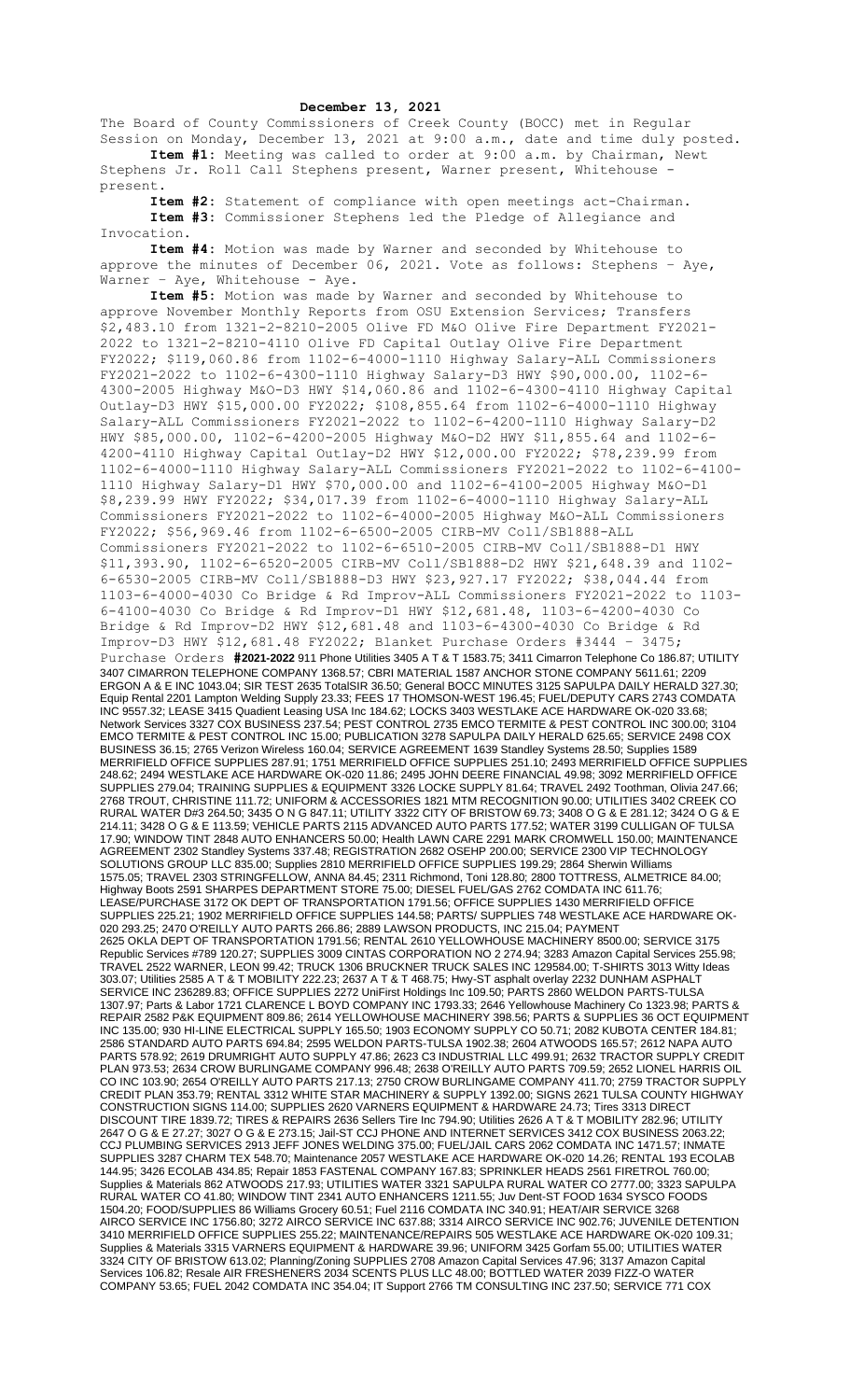BUSINESS 46.82; 2049 LEXISNEXIS RISK SOLUTIONS 180.00; Supplies 1088 WESTLAKE ACE HARDWARE OK-020 8.96; 3124 MIDWEST PRINTING 165.00; 3414 MERRIFIELD OFFICE SUPPLIES 15.00; Tax Statements 2733 PEREGRINE CORP 21583.78; TAX WARRANT SERVICE 2033 CREEK COUNTY SHERIFF 1350.00; TEMPORARY EMPLOYEE 3064 DYNAMIC RECRUITING SPECIALIST 870.00; 3065 DYNAMIC RECRUITING SPECIALIST 870.00; 3066 DYNAMIC RECRUITING SPECIALIST 826.50; 3067 DYNAMIC RECRUITING SPECIALIST 721.00; 3068 DYNAMIC RECRUITING SPECIALIST 870.00; 3069 DYNAMIC RECRUITING SPECIALIST 696.00; 3070 DYNAMIC RECRUITING SPECIALIST 696.00; 3071 DYNAMIC RECRUITING SPECIALIST 391.50; 3072 DYNAMIC RECRUITING SPECIALIST 870.00; SH Commissary Commissary 2747 TIGER CORRECTIONAL 1819.75; SH Svc Fee FOOD FOR INMATES 2887 TIGER CORRECTIONAL 15257.84; Tax Refunds TAX CORRECTION 35 Heather Timms 72.00; 36 CRM Construciton LLC 1647.00; 37 Steven Or Tabitha Hale 39.00. Vote as follows: Stephens – Aye, Warner – Aye, Whitehouse - Aye.

**Item #6: DISCUSSION** of new business. (In accordance with the Open Meetings Act, Title 25 O.S. § 311, new business is defined as any matter not known about or which could not have been reasonably foreseen within 24 hours of time of posting agenda.) Joy Naifeh provided the Commissioners with an updated map with the current redistricting boundaries, along with the updated precincts.

**Item #7: DISCUSSION ONLY/NO ACTION** to consider request from Ken Williams of Hall Estill, Attorneys at Law, to inform the Board of a new lawsuit brought by the City of Sapulpa against Taneha Utility Authority. Brian Allen, Attorney Representative for Hall Estill, Attorney at Law provided the Board with a copy of the current lawsuit. I have Steve Redfern and Loretta here today to speak on this issue, if need be. The lawsuit is in the amount of \$680,000.00, that we are unable to pay, I bring this to the Board today, as the County is the beneficiary of the Public Trust. The County would succeed all property owned/sewer system by the trust. The system is in need of significant repairs, beyond what Taneha can provide. We have made applications for additional grants and funding, recently the ARPA Sewer/Water project that the county is offering, as well. The issue is fresh water going into the sewer system and the City treating it. I have been communicating with Goforth on this issue as well. Overall, the INI intake is the problem, we have been charged an additional \$300,000.00 in the cleanup cost. We are under a DEQ Consent Order, as well. The system needs \$7 million in upgrades, but could fix the current issue with \$1.7. Warner asked how many customers are being serviced by Taneha, Allen stated 11,000, in which 200 reside in Tulsa, with two additions in the City of Sapulpa Freedom Park, Timber Ridge West and Commercial properties. Redfern spoke about his own bill and how it has increased over the years, we will have an additional increase of 50%, that we just cannot place on our customers. Warner asked when was the system established, Loretta stated 1975, it became operational. We have three water systems that feed Taneha currently Tulsa, Creek Rural Water #4, and Sapulpa Rural Water. Stephens stated we currently have \$1.5 million allocated for water/sewer projects, with \$24 million in requests. Taneha has sent in a request, I know they have had several bad standings with DEQ and there are several entities struggling right now.

**Item #8:** Motion was made by Warner and seconded by Whitehouse to sign **Resolution#2021-177** amending redistricting Resolution#2021-164 correcting a scrivener's error in the district lines near Highway 33 and Highway 66 junction. Andrew Goforth, Assistant District Attorney stated this would be amending a small portion that would not affect the population count or road mileage, it pertains to one business and a small piece of land by the turnpike. This was due to a Congressional line issue. Vote as follows: Stephens – Aye, Warner – Aye, Whitehouse - Aye.

**Item #9:** Motion was made by Stephens and seconded by Warner to award **Bid#22-1 6 Month Bridge/HWY Materials and Professional Services** per designated districts to be turned into Jana Thomas, Purchasing Agent. Vote as follows: Stephens – Aye, Warner – Aye, Whitehouse - Aye.

**Item #10:** Motion was made by Stephens and seconded by Whitehouse to accept and pass for one week for the Public Facilities Authority to review Bid**#22-2 Roof Replacement at the Creek County Justice Center for the Creek County Public Facilities Authority.** Bids submitted by Ground Zero Roofing & Construction Co., LLC, A-Best Roofing, Oklahoma Roofing and Sheet Metal LLC, Atwell Roofing Co. and Alva Roofing Company. Vote as follows: Stephens – Aye, Warner - Aye, Whitehouse - Aye.

**Item #11:** Motion was made by Stephens and seconded by Warner to award written quotes for replacing carpet in the Court Clerk's Office to ProSource of Tulsa for \$4,038.68 for the carpet and \$4,325.00 to Lara Agee, dba Flooring Designs for pull & haul off carpet, install carpet and move furniture, as per Title 61 O.S. § 101-138. Quotes submitted by LaFevers Carpet and Tile and Carpet Direct. Glen Musser stated he had no recommendation; I believe they all can do the job. I did receive notice Friday, that LaFevers was not going to submit a bid for County Clerk or Treasurer, due to the amount of furniture that needs to be moved. Vote as follows: Stephens – Aye, Warner - Aye, Whitehouse - Aye.

**Item #12: DISCUSSION ONLY/NO ACTION** to consider awarding or denying written quotes for replacing carpet in the County Clerk's Office. Musser stated that we received no bid, we sent out to ten different entities.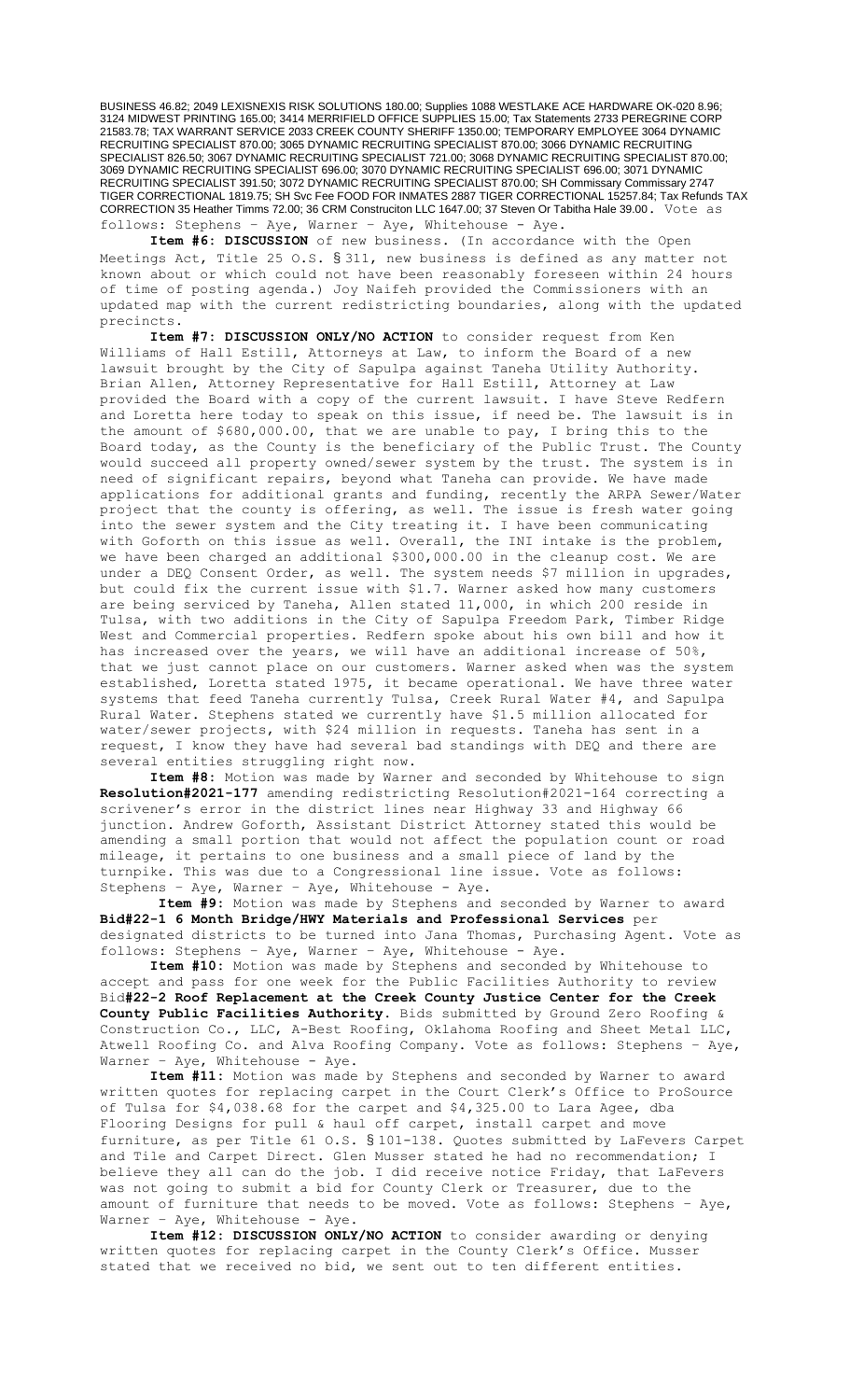Mortazavi asked if the County workforce could install the carpet, Stephens stated he will have Musser come and look at the area and see what he can do.

**Item #13: DISCUSSION ONLY/NO ACTION** to consider awarding or denying written quotes for replacing carpet in the Treasurer's Office. Musser stated that we received no bid, we sent out to ten different entities. Don Engle, Treasurer stated he only needs the breakroom done right now with linoleum. We cannot do the carpet until summer. Musser stated he wished he had that information prior. We can do the breakroom with County workforce, just like we did for the Clerk's Office.

**Item #14:** Motion was made by Stephens and seconded by Whitehouse to sign **Resolution#2021-178** directing the Creek County Treasurer to credit the Creek County Clerk's Lien Fee Fund 1208-1-1000-2005 with funds from the Creek County Highway District #3 Highway Tax Cash M&O Fund 1313-6-8043-2005/HTX2-3 for reimbursement of postage, in the amount of \$14.66, as per Title 62 O.S. § 335, and procedures implemented by the State Auditor's Office. Vote as follows: Stephens – Aye, Warner – Aye, Whitehouse - Aye.

**Item #15:** Motion was made by Warner and seconded by Whitehouse to sign **Resolution#2021-179** directing the Creek County Treasurer to credit the Creek County Highway District #3 Highway Cash Capital Outlay Fund 1102-6-4300- 4110/T3-3 with funds from ACCO as reimbursement for repairs to an excavator damaged on December 20, 2020, in the amount of \$34,654.45, as per Title 62 O.S. § 335, and procedures implemented by the State Auditor's Office. Vote as follows: Stephens – Aye, Warner – Aye, Whitehouse - Aye.

**Item #16:** Motion was made by Whitehouse and seconded by Stephens to sign **Resolution#2021-180** directing the Creek County Treasurer to credit the Creek County Sheriff's Maintenance and Operations Fund 001-2-0400-2005/B2 with funds from ACCO for repairs to a Sheriff's unit damaged in an accident which occurred on August 20, 2021, in the amount of \$3,979.00, as per Title 62 O.S. § 335, and procedures implemented by the State Auditor's Office. Vote as follows: Stephens – Aye, Warner – Aye, Whitehouse - Aye.

**Item #17:** Discussion and possible action regarding the American Recovery Plan 2021 funds directed to Creek County by the federal government. The Board has two bullet items to review this week. **(#2) DISCUSSION ONLY/NO ACTION** on requesting ARPA funds for the Creek County Sheriff's Office to purchase a mobile command center, capable of performing as a PSAP, temporary Sheriff's Office, Emergency Management Center or strategic management site for public safety incidents or disasters. Joe Thompson, Under Sheriff presented a packet of information for a new command center. This would assist in the current prolonged response time to a disaster in the areas such as Mannford, Slick, Drumright, Gypsy, Olive and Bristow, if a wildfire, disaster or criminal manhunt was to happen. This would be a modern unit that would provide modern technology hookup, closer to the scenes, own radio tower, CAD system capabilities, along with a strategic planning point. We currently have a 2004 command unit that would be repurposed to Emergency Management. I would rather be prepared now, before the real disaster than be unprepared with the current model. There was discussion of the current model requiring a vehicle to pull unit, where the new one is drivable and can be leant to different agencies if their dispatch center goes out, etc. Stephens spoke about the wildfire disaster and personally pulling the current unit. Thompson stated they worked closely with Jana Thomas, Purchasing Agent, Covey Murray and Jacob Pilgram Emergency Management. Also, we are using the GSA Contract for the unit proposed. This is something that we need to look at, it is a great proposal as well Stephens stated. Warner thanked Thompson and stated this is something I would like time to review. There was discussion of which category this would be expended out of. Goforth, along with the BOCC stated it would be out of the 6.1 Revenue Replacement that currently has about \$3 million estimated to receive. **(#1)** Motion was made by Stephens and seconded by Warner to request application from entities that responded to the call for project water/sewer allowing up to \$88,000.00 for City of Oilton's project and divide the remaining amount by the remaining seven entities allowing up to \$201,714.00 per entity, Barbara Albritton email full application to all entities and add decline language and dollar amount with workgroups review and figure top end of requests, and setting deadline for applications to be due by February 01, 2022, BOCC review applications on February 14, 2022. Vote as follows: Stephens – Aye, Warner – Aye, Whitehouse - Aye. Andrew Goforth spoke to the Board it's been more than a month, since we have reviewed the submitted requests. The call for projects deadline was November 10, 2021, by 4 p.m. We received 8 entity requests totaling \$24,501,235.90, in which we allocated \$1.5 million. Goforth proposed three options, we have a per entity cap, we have each entity pick one apply though application and vet the application or each entity pick three projects from submitted projects that have survived the vetting process and ask the Board to provide a cost for each project. With the submitted projects that passed the first vetting that would be \$187,000.00 per entity. This would seal up some projects and exclude others. The workgroup also discussed using \$500,000.00 per funded project.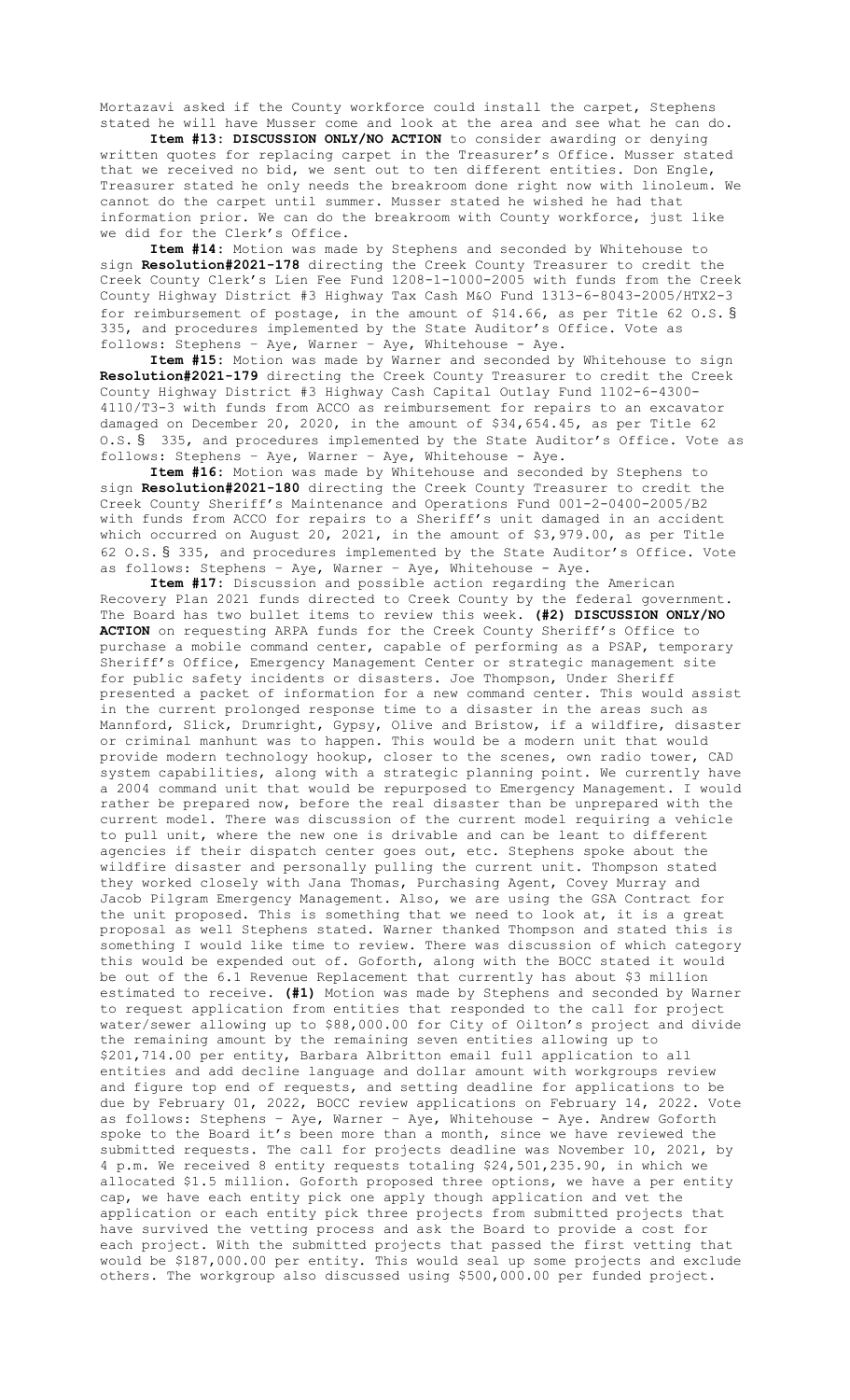Warner stated he has worked up his own way to slice the pie. Politically do we do every entity that has submitted, do we look at their own ARPA allocations and do a percent from that, do we exclude Taneha with the current suit and take out Creek County Rural Water #1. Stephens suggested that we fund Oilton's project of \$88,000.00, since they only have one and then split the other seven entities with the remaining amount giving each entity up too roughly \$201,000.00. There was discussion of supplemental monies being used for projects, Barbara Albritton stated this was a question on the preapplication. Most responded that they have submitted for additional monies, but are not using it for these projects submitted. I would recommend that we add language in the application if they would like to decline the amount determined by the Board, if they do not have additional funding to complete the submitted projects. Stephens stated remember we have to use the dollars as what serves the most people and the most needs. Also, they must meet the requirements, with that we will need sealed bids with solid numbers before we can allocate to any project. So, they will need to start their bidding process to have firm numbers to submit with application. There was discussion that the county is not turning the funds over to the entities, so they will have to follow the county purchasing procedures. Stephens stated I think we just make this as simple as possible, we split the remaining monies, to where they can do one or more project's they submitted through the application process. Those are reviewed and scored and submitted to the BOCC to approve.

A motion was made by Stephens and seconded by Whitehouse at 11:01 to take a five-minute break. Vote as follows: Stephens – Aye, Warner – Aye, Whitehouse - Aye. At 11:10 a.m. the Chairman called the meeting back to order. Roll call Stephens present, Warner present, Whitehouse present.

**Item #18: DISCUSSION ONLY/NO ACTION** to consider modifying the split of funds between the Highway Districts for the county highway funds. This item had a lot of discussion on how it should be split. Stephens stated he has reviewed the calculation; I think we are missing the unseen big picture to all the funds. Currently the HWY Cash has 10% being held in an all account for insurance and workman's comp. Districts 2 and 3 employee 20-24 employee, as District 1 only has 10-12, which means I use a lot less. Also, I think you have to look at how many residents are being served on each road, you both have several miles where there is only one to two homes on it. All of my roads have high traffic that travels them, which require more maintenance. With the redistricting, I took on an additional 111 miles, so I would like to propose HWY Cash D1-24%, D2-33%, D3-33%, currently we are at D1-23%, D2-32%, D3-35%. This would add 1% to D1 so I can hire a couple of people and increase D2 and take a little away from D3. HWY Tax proposed D1-30%, D2-35%, D3-35%, currently we are at D1-31%, D2-33%, D3-36%. Then let's look at CBRIF proposed D1-30%, D2-35%, D3-35%, doing away with the 10% All account, currently we are at 30-30-30-10. SB1888 we do the same D1-30%, D2-35%, D3-35% and do away with the 10%-ALL account. If we cannot agree we will have to spend a lot of money on an engineer to come out and do traffic counts and see what best serves the most people. I am trying to make this fair as possible, so we all can still operate. I believe you cannot disregard the population and usage within District 1, being higher than both districts. Warner asked Stephens to help him understand why anyone would want one commissioner receiving 30% more than the other two, it just doesn't make sense. Warner provided numbers on current dollars per road mile D1 receives \$7,266, D2 \$5,508 and D3-\$5,651 per mile, the average per mile is \$6,296.00 and you want us to take less, I just don't understand why any district would be any different from another. Warner presented numbers of rural population from INCOG D1-53.5m D2-54.8 and D3- 32.0, District 2 has a higher population density than both districts. Warner addressed the weather being the number one issue for maintenance of the roads, heavy oilfield trucks being second and cars being third. You ask any engineer one heavy oilfield truck is equivalent to 1000 cars traveling on the road and we in District 2 and 3 have a lot of those trucks utilizing our roads. Warner also presented the State of Oklahoma paved road miles Creek County has 551 miles of paved roads, D1 has 140 miles, then you take the remaining 441 and divide by two and you get 220 paved roads for D2 and D3, we have more than D1 and still have to maintain those with less funding. Whitehouse briefly discussed his five blade hands and how much they are out grading roads each day. Warner discussed the recent 6 Month Bid and how much more it is costing D2, we are spending \$132,000.00 more on gravel then D1 and you are asking me do it with less money. Stephens discussed his new graveled roads he will be taking in January 1, as well. They are not in the best shape and will require a lot of work. We will manage to do the best we can with what we have. Stephens stated there are a lot of areas that you do not spend a lot of money on maintenance. There was a lot of back-and-forth discussion on the breakdown. Stephens spoke briefly about being frugal with his money and how a district is not following the PayScale. Warner reviewed the new proposed breakdown from Stephens this is still giving D1 an increase, I would like you do refigure your proposed worksheet with the numbers you gave us today and then we can revisit it. Whitehouse asked for more time to gather